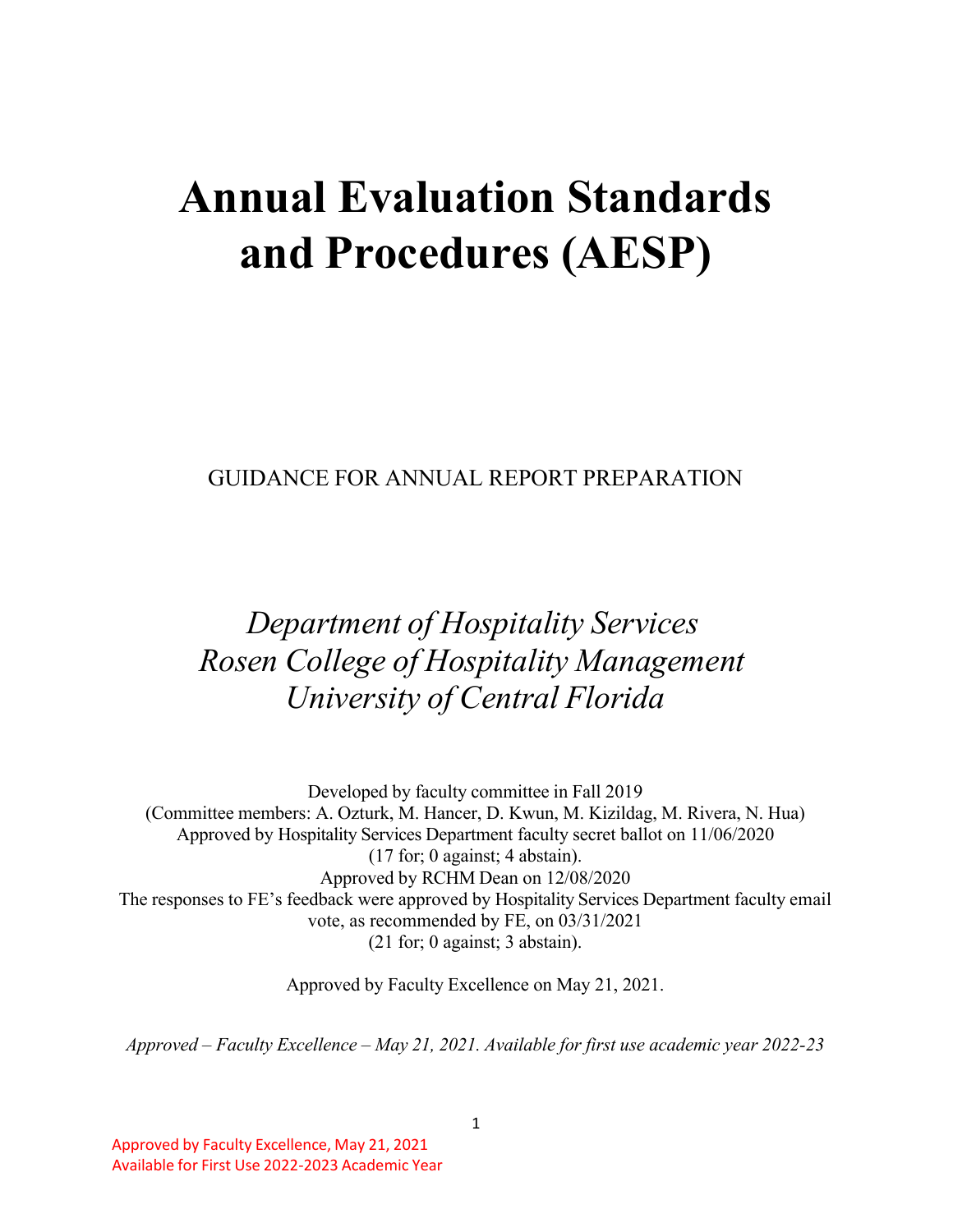#### **INTRODUCTION**

The Hospitality Services (HS) Department Annual Evaluation Standards and Procedures (AESP) is a work assignment and evaluation system designed for performance appraisal of lecturers/instructors and tenure track faculty (i.e., tenure earning and tenured faculty) housed within the Hospitality Services (HS) Department. The plan has multiple tracks differentiated by faculty classification, course load, and assignment of effort to teaching, research, and service activities. The objectives of the AESP are to:

- Provide a range of work assignments (in consultation with the Department Chair and the Dean) that permit tenure track faculty members to be placed on a track that best matches their teaching and research capabilities, professional goals, and interests, consistent with the mission of the department.
- Align the performance evaluation with the promotion and tenure processes.
- Promote high-quality teaching, research, and service by HS faculty members.

#### **PART I - WORKLOAD TRACKS**

#### **Evaluation Weights by Assignment Track**

Each year, the HS Department Chair will assess each faculty member's professional performance based on teaching, research, and service activities, as well as any other assigned duties. Overall evaluations will be determined by weighting performance on each of the components by the faculty member's formal assignment of effort on each. Table 1 contains the target weights for teaching, research, and service for each workload option based on course assignments (3 SCH courses or equivalent) over a regular 9-month annual contract.

Track D is the typical/regular workload assignment for tenure track HS faculty, and Track A is the typical/regular workload assignment for lecturers/instructors. When a faculty requests a different workload assignment, the Department Chair, in consultation with the Dean, will determine the appropriateness of the requested workload assignment. The determination will be based upon the relationship between the requested assignment and the college's mission and goals, the needs, the resources, the professional development, the faculty member's past performance, and the proposed action plan of the faculty. The expected outcome (i.e., minimum requirement) for the requested workload assignment will be discussed and agreed upon by the department chair, the Dean, and the faculty, and it will be based upon the actual workload for a regular 9-month annual contract.

If faculty complete summer teaching in the preceding year, then this must be included for evaluation purposes but not in determining their workload. The teaching loads on workload assignments do not include course buyouts and course releases. This means that if a faculty member receives a course release (i.e., due to the duties other than formal assignments that qualify for a course release), then the faculty member's performance will be evaluated based on the workload option that they chose at the beginning of the academic year.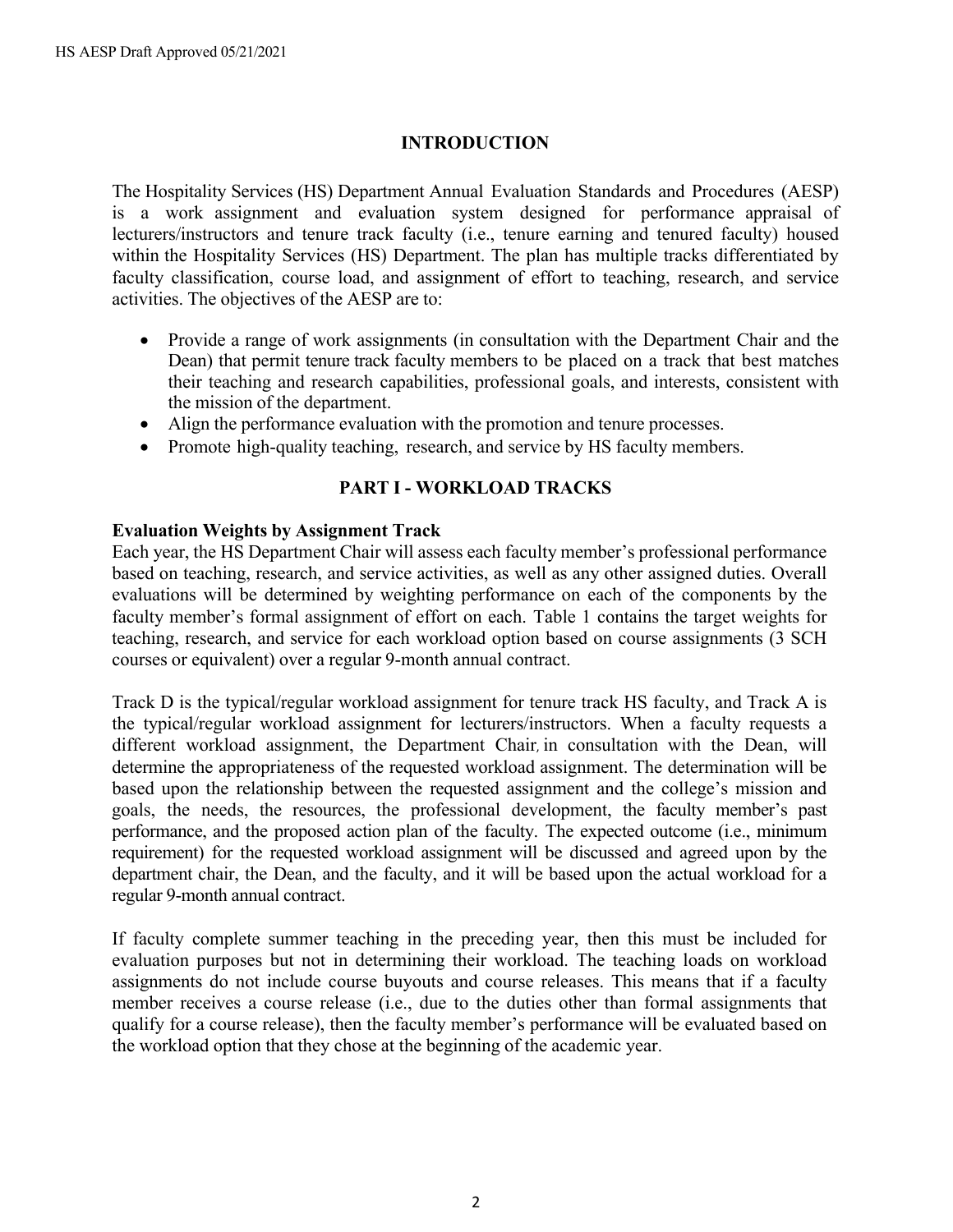| Evaluation Weights by Wolkfoau Assignment |                |                  |                  |                  |                  |                  |           |  |
|-------------------------------------------|----------------|------------------|------------------|------------------|------------------|------------------|-----------|--|
| <b>Professional</b>                       | <b>Track A</b> | Track B          | Track C          | <b>Track D</b>   | <b>Track E</b>   | <b>Track F</b>   | Track G   |  |
| Activity                                  | 8 Courses      | <b>7 Courses</b> | <b>6 Courses</b> | <b>5 Courses</b> | <b>4 Courses</b> | <b>3 Courses</b> | 2 Courses |  |
| Teaching                                  | 80%            | 70%              | 60%              | 50%              | 40%              | 30%              | 20%       |  |
| Research                                  | 0%             | 20%              | 30%              | 40%              | 50%              | 60%              | 70%       |  |
| Service                                   | 20%            | 10%              | 10%              | 10%              | 10%              | 10%              | 10%       |  |

**Table 1 Evaluation Weights by Workload Assignment**

(i) Each course assigned is equal to a 10% workload. (ii) Track A is for lecturers and instructors only.

# **Evaluation of Other University Duties**

Although expectations are that most faculty members' time will be allocated in the proportions given in Table 1, it is recognized that circumstances may arise, which warrant variations in the percentages under each option. Ultimately, each faculty member's annual performance evaluation will be based upon the actual workload for that evaluation period. In those cases, where other duties are a significant part of evaluating a faculty member's performance, the faculty member, in consultation with the Chair, will determine alternate weights and include them on the faculty member's assignment form for all categories at the beginning of each academic year.

# **Workload Assignment and Change Procedures**

- 1. Workload assignments and changes in workload assignments will be made in accordance with the most current UCF-UFF Collective Bargaining Agreement (CBA). The workload assignment procedure is summarized in Appendix 1.
- 2. Faculty members may appeal changes in workload assignments in accordance with the most current UCF-UFF CBA.

# **Relationship between Annual Evaluation and Tenure/Promotion**

The result of a faculty member's annual evaluation in the Rosen College of Hospitality Management is one of the numerous components that are examined in the University Tenure and/or Promotion process. Therefore, it should not be construed that achieving a *Satisfactory* or higher rating in any or all annual evaluations will automatically result in a positive tenure or promotion decision.

# **Modifications of the Annual Evaluation and Standards Procedures**

The plan may require periodic changes and will be revised in accordance with the mo st cur r e nt UCF-UFF CBA and changes in the Department and College missions and objectives.

# **Data to be included in the Spring Annual Report**

Evaluation periods are delineated in the CBA, which typically begin at the end of the first week in August and continue through the end of the first week in May of the following year. Teaching and Service contributions are to be reported for the most recent academic year, which will comprise the previous Fall, Spring, and Summer (if relevant) terms. Research contributions on the section I are to be reported for the most recent three academic years to ensure longer-term authorship and grant activities are fully taken into consideration. Research contributions on section II are to be reported for the most recent past academic year.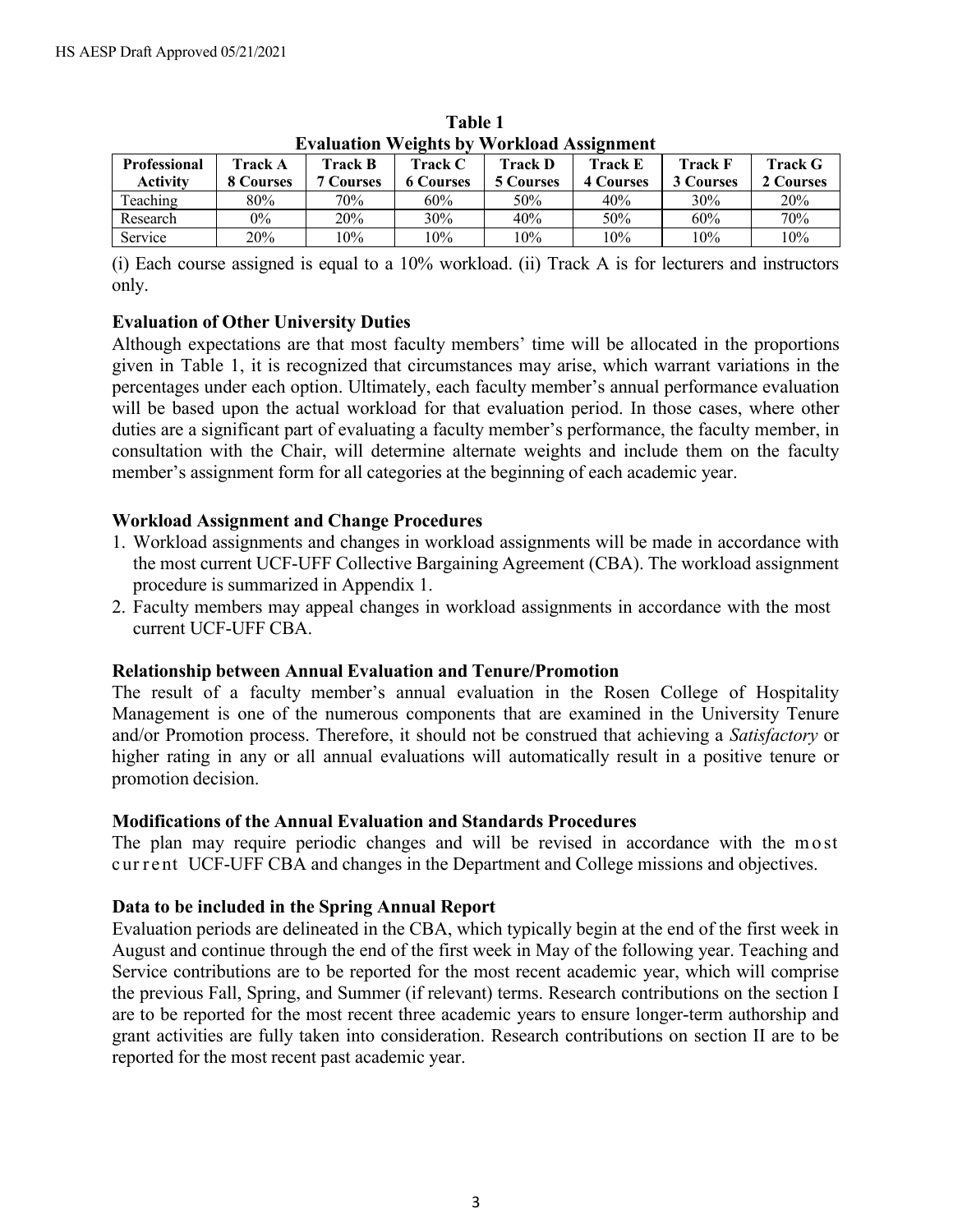#### **PART II – EVALUATION PROCESS AND STANDARDS**

#### **Overview**

After the end of the evaluation period, the HS Chair shall evaluate each faculty member's performance. The evaluation shall follow the standards and procedures described in this document, the most current UCF-UFF Collective Bargaining Agreement, and the Annual Assignment of Effort provided to the faculty member at the beginning of the year or as modified during the year. Annual Assignments of Effort vary depending upon whether the faculty member is in a tenured or tenure earning or non-tenure earning position classification. Additional effort variation will occur based upon the workload assignment (number of courses) for the faculty member.

Each year, by or prior to the established deadline, every faculty member shall submit an annual report that documents the faculty member's activities and accomplishments in each area of assignment for the relevant time window (prior year for teaching, service, and research activities specified in Section II, Table 4; prior three academic years for research activities specified in Section I, Table 4). It is the responsibility of the faculty member to thoroughly document activities and accomplishments in the annual report.

#### **General Guidelines: Assessment of Overall Performance**

Each faculty member will be given an overall performance assessment based on the ratings earned in teaching, research, and service activities, as well as other professional duties. The overall rating will be determined using the percentages assigned to each activity as outlined in Table 1. The overall evaluation rating and the rating for each of the three areas of professional activity will be based on the following scale.

| <b>Outstanding:</b>    | The faculty member receives 3.20 to 4.00 points in total.                     |
|------------------------|-------------------------------------------------------------------------------|
|                        | Above Satisfactory: The faculty member receives 2.80 to 3.19 points in total. |
| Satisfactory:          | The faculty member receives 2.40 to 2.79 points in total.                     |
| <b>Conditional:</b>    | The faculty member receives 2.00 to 2.39 points in total.                     |
| <b>Unsatisfactory:</b> | The faculty member receives 0.00 to 1.99 points in total.                     |

The overall rating is a weighted average of the points earned across teaching, research, and service activities (and other activities, if applicable). The overall rating based on the weighted average will be calculated using the Excel sheet attached.

#### **Due Date for Faculty Annual Report**

The faculty annual report shall be due by the date specified in the CBA.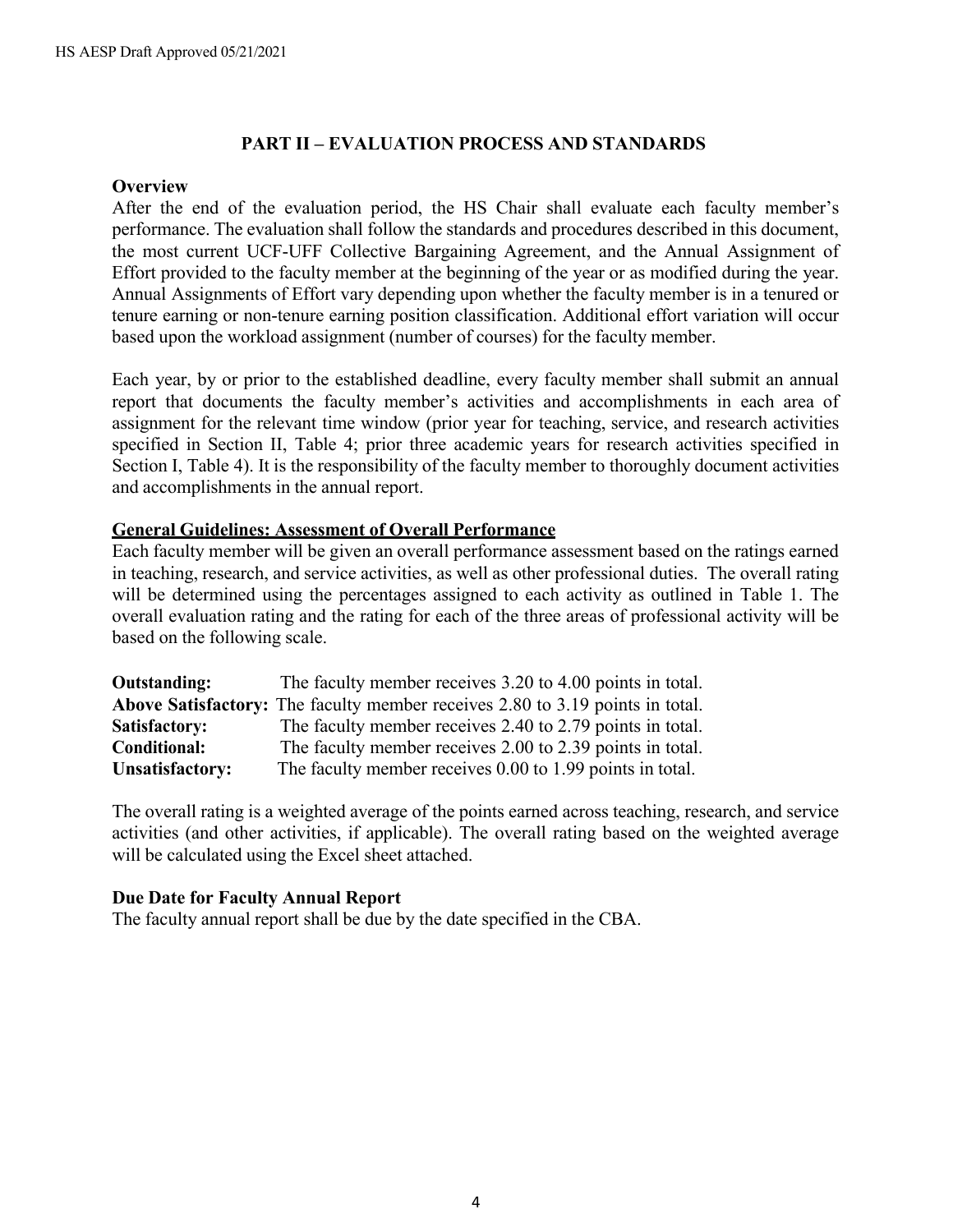#### **PART III – EVALUATION OF TEACHING PERFORMANCE**

#### **Overview**

The time frame for the teaching portion of the evaluation is one academic year. Each faculty member will be evaluated for teaching based on the standards in Table 2. Each faculty member is expected to provide high-quality instruction. The evaluation of teaching performance shall include consideration of the individual's effectiveness in imparting knowledge and skills, stimulating students' critical thinking and creative abilities, the development or revision of curriculum and course structure, effective student performance, evaluation procedures, and adherence to accepted standards of professional behavior in meeting teaching responsibilities to students.

The learning objectives of each course, the means of assessing learning objectives, and the actual outcomes of the assessment should be evaluated as part of the teaching performance. The Department Chair will take into account the teaching portfolio of each faculty member, which may include but not be limited to, class notes, syllabi, student exams and assignments, and any other materials relevant to the teaching assignments.

The teaching evaluation should take into account any relevant materials, including the Student Perception of Instruction (SPI) survey results and classroom visits or observations by the Department Chair, and other teaching-related activities, including but not limited to, student advising, new course development, course revisions, development of innovative teaching methods, and using multiple types of learning assessments.

Please refer to Table 2 for the full list of teaching standards and their corresponding base points. The overall evaluation of teaching activities will be based on the following scale.

| Outstanding:           | The faculty member receives 3.20 to 4.00 points in total.                     |
|------------------------|-------------------------------------------------------------------------------|
|                        | Above Satisfactory: The faculty member receives 2.80 to 3.19 points in total. |
| Satisfactory:          | The faculty member receives 2.40 to 2.79 points in total.                     |
| Conditional:           | The faculty member receives 2.00 to 2.39 points in total.                     |
| <b>Unsatisfactory:</b> | The faculty member receives 0.00 to 1.99 points in total.                     |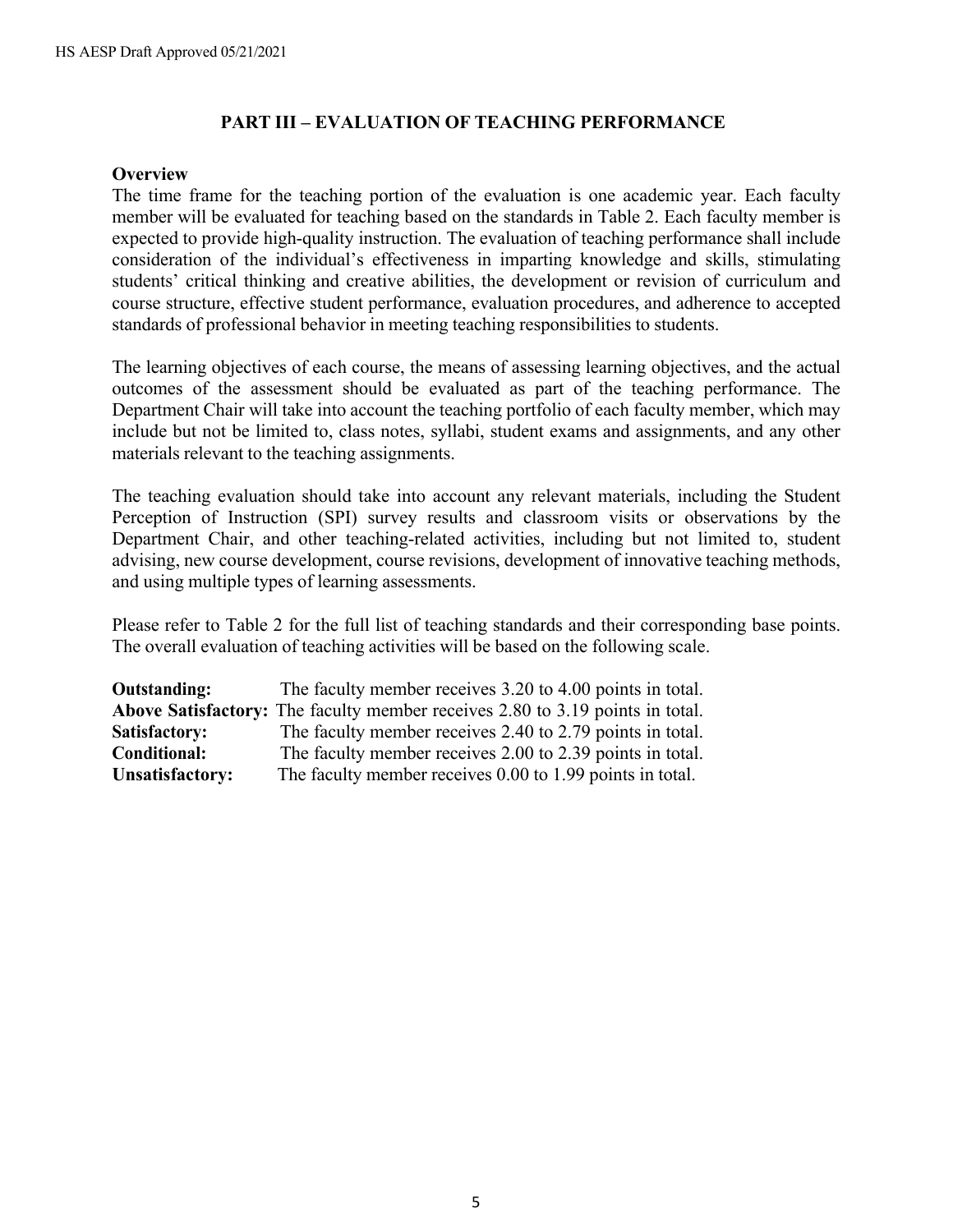| <b>Table 2: Teaching Standards</b>                                                                                                                                                                 |                              |
|----------------------------------------------------------------------------------------------------------------------------------------------------------------------------------------------------|------------------------------|
| <b>Teaching Standards</b>                                                                                                                                                                          | <b>Base</b><br><b>Points</b> |
| Annual Average of Student Perceptions of Instruction (SPI) Evaluations<br>The overall effectiveness of the instructor score must be used for each class when<br>calculating the overall SPI score. |                              |
| 4.00-5.00                                                                                                                                                                                          | 1.65                         |
| 3.75-3.99                                                                                                                                                                                          | 1.30                         |
| 3.25-3.74                                                                                                                                                                                          | 1.00                         |
| 2.75-3.24                                                                                                                                                                                          | 0.65                         |
| Chair of thesis/dissertation committee per student (max 1.0 points per year)                                                                                                                       | 0.50                         |
| Member of thesis/dissertation committee per student (max .60 points per year)                                                                                                                      | 0.30                         |
| Chair of undergraduate honors thesis per student (max .60 points per year)                                                                                                                         | 0.30                         |
| Member of undergraduate honors thesis per student (max .30 points per year)                                                                                                                        | 0.15                         |
| New course preparation (per class; never taught before)                                                                                                                                            | 0.30                         |
| Course supervisor/mentor/leader (mentoring new instructor, etc.; per course max .60 points per year)                                                                                               | 0.15                         |
| Large class size (graduate - per class) 25+ students                                                                                                                                               | 0.15                         |
| Large class size (undergraduate - per class) 75+ students                                                                                                                                          | 0.15                         |
| Coordination of College event (i.e., Conference, Career Fair)                                                                                                                                      | 0.30                         |
| Peer observation of teaching (giving/receiving formal written feedback) (max 0.10 points per year)                                                                                                 | 0.05                         |
| Efforts leading to the development of a degree program/certificate program (with written evidence)                                                                                                 | 0.30                         |
| University recognized class designation with objective evidence (per class) (max 0.50 points per year)                                                                                             | 0.10                         |
| Clear evidence of updates to courses, including syllabi and content (per class)<br>(max .60 points per year)                                                                                       | 0.15                         |
| Multiple types (at least 4) of learning assessments used per class (max .60 points per year)                                                                                                       | 0.15                         |
| Employment of different teaching methodologies across per class (max .60 points per year)                                                                                                          | 0.15                         |
| Student Mentoring (Works with at least 1 RAMP, LEAD Scholar, or Honor student) (per student)                                                                                                       | 0.15                         |
| Department/College approved independent study (per student up to 2 students)                                                                                                                       | 0.15                         |
| Active participation/presentation at a teaching and learning conference/workshop (per event)                                                                                                       | 0.15                         |
| Special teaching and curriculum development assignments outside the Rosen College                                                                                                                  | 0.30                         |
| Teaching Award (Current academic year only)                                                                                                                                                        |                              |
| External Teaching award from International Council on Hotel, Restaurant, and Institutional<br>Education (ICHRIE) or other respected institutions                                                   | 1.00                         |
| University Teaching Award                                                                                                                                                                          | 1.00                         |
| College or Departmental Teaching Award                                                                                                                                                             | 0.65                         |
| <b>Student Association Teaching Award</b>                                                                                                                                                          | 0.30                         |
| <b>Total Points allowable in this section (Teaching)</b>                                                                                                                                           | 4.00                         |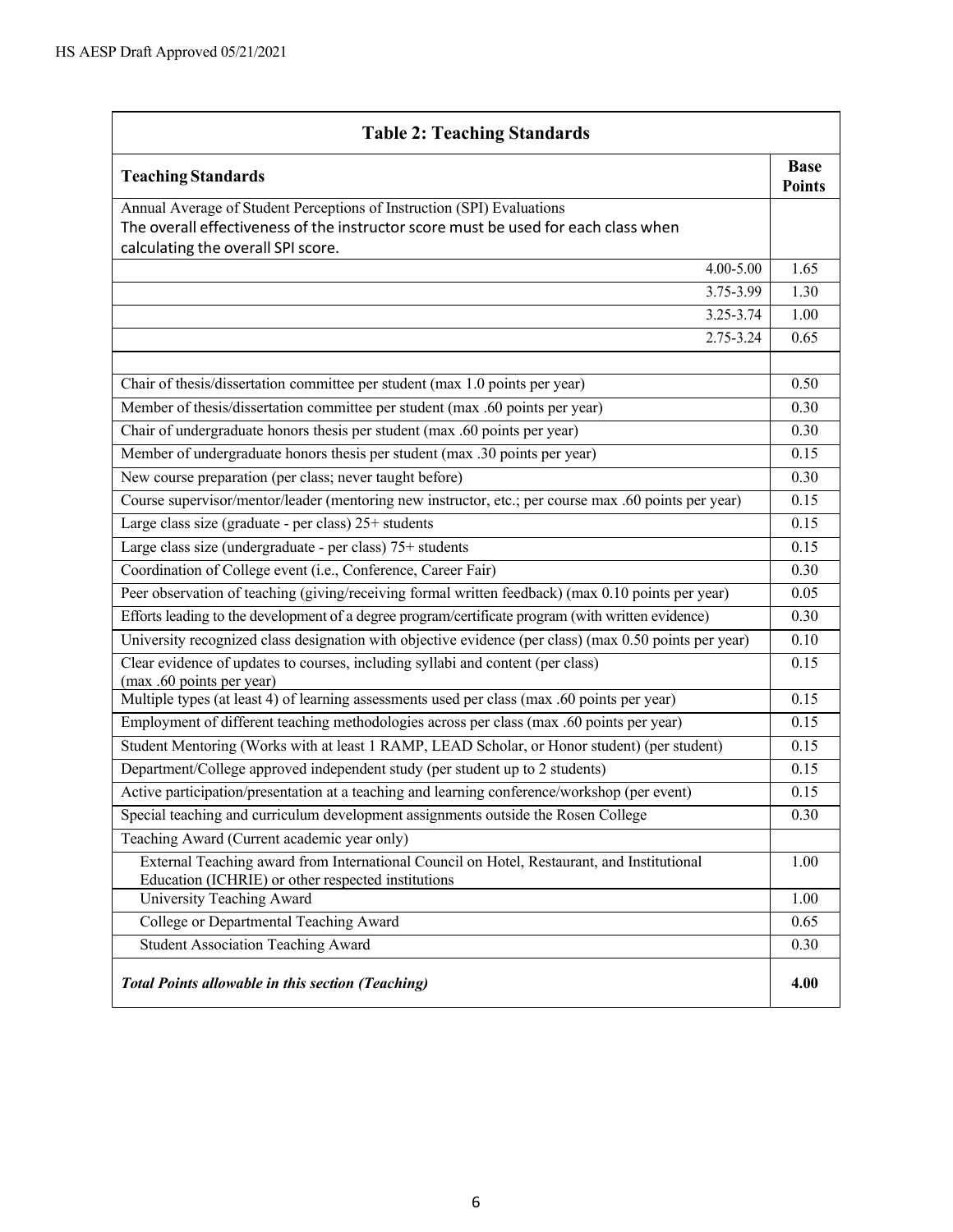# **PART IV – EVALUATION OF RESEARCH AND OTHER SCHOLARLY ACTIVITIES**

#### **Overview**

Faculty with a research assignment will be evaluated for research and other scholarly activities based on the standards listed in Table 4. The research publications and grant components of this assignment dimension will be evaluated on the basis of publication and grant activity over the most recent three-year period. Therefore, the faculty member must provide information about his or her research activities for Section I over the most recent three-years.

The Department Chair shall consider the full range of research and scholarly activities and the contribution of accomplishments. Evidence of research and other creative activities shall include, but not be limited to, published books, articles, and papers in professional refereed journals, papers presented at meetings of professional conferences, funded grant activities, and research and creative activities that have resulted in publication, display, or performance. The evaluation shall include consideration of the faculty's research quality and productivity during the evaluation period, and other creative programs and contributions recognized by the academic and professional community.

Please refer to Table 4 for the full list of research standards and their corresponding base points. The overall evaluation of research activities will be based on the following scale.

| <b>Outstanding:</b> | The faculty member receives 3.20 to 4.00 points in total.                     |
|---------------------|-------------------------------------------------------------------------------|
|                     | Above Satisfactory: The faculty member receives 2.80 to 3.19 points in total. |
| Satisfactory:       | The faculty member receives 2.40 to 2.79 points in total.                     |
| <b>Conditional:</b> | The faculty member receives 2.00 to 2.39 points in total.                     |
| Unsatisfactory:     | The faculty member receives 0.00 to 1.99 points in total.                     |

**IMPORTANT:** Tenure track faculty members must follow the procedure below to calculate the points for Research and Other Scholarly Activity Standards.

- 1. If the total points from Research and Other Scholarly Activity Standards is below 2.40, then the actual points earned will be used for Research and Other Scholarly Activity Standards.
- 2. If the total points from Research and Other Scholarly Activity Standards are at or above 2.40, then the following procedure will be used.
	- If a tenure track faculty member earns 1.00 point or above on average per year over the most recent three academic years from Section I of the Research and Other Scholarly Activity Standards, then the actual points earned from Research and Other Scholarly Activity Standards (including Section I and II) will be used for evaluation purposes.
	- If a tenure track faculty member earns below 1.00 point on average per year over the most recent three academic years from Section I of the Research and Other Scholarly Activity Standards, then the faculty member will receive 2.39 as the total points from Research and Other Scholarly Activity Standards.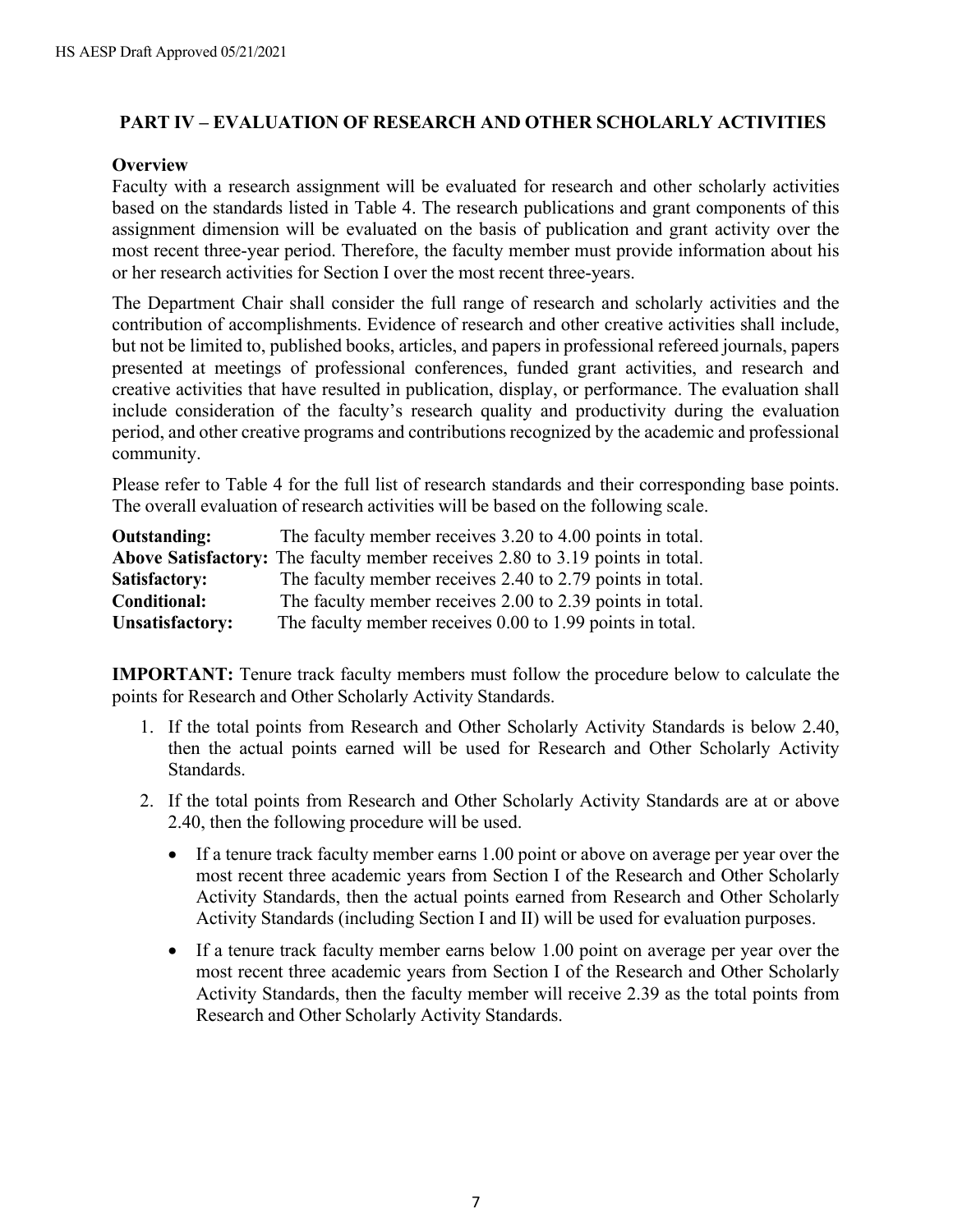#### **Sources of Information**

In the evaluation of research activity, the Department Chair will assess the caliber of the faculty member's most recent three-year publication and grant record, as measured by the categories of the journals in which those publications appear and the sources of grant funding.

Newly hired tenure track faculty members with no credit towards tenure will be evaluated from the academic year in which they started their employment at UCF, and their evaluation will be based on identifiable research activities at UCF (e.g., publications, journal submissions, papers that are to be revised and resubmitted to the same journal, working papers, etc.). Thus, the first two years' annual evaluations for research activities for newly hired tenure track faculty members with no credit towards tenure will be at the discretion of the Chair. The expectation is an established research pipeline (i.e., research and grant submissions with UCF affiliation) that would lead to earning 1.00 point or above on average per year over three academic years since joining Rosen College from Section I of Research and Other Scholarly Activity Standards.

Newly hired tenure track faculty members who receive credit towards tenure and promotion will have an evaluation window that includes those years of tenure credit and the research publications therein. In addition, the Department Chair will rely on the information provided in the faculty member's annual evaluation portfolio to gauge the quality and quantity of the additional research activities engaged in during the annual evaluation period.

# **Calculation of Final Points for Different Workload Options**

Track D is the typical/regular workload assignment for tenure track HS faculty. The research effort required for track D is 40%, which is equal to *4 points*. Four points is calculated by taking 12 total points for the overall evaluation (4 points for research, 4 points for teaching, and 4 points for service).

10% change in research efforts on Track D results in a 1.2 points differential (12 total points x 10%) in research points output). In other words, an increase or decrease of 10% in research efforts increases or decreases research points output by 1.2 points. This differential is estimated by taking 12 total points for the evaluation and multiply by the 10% change in effort (Each course assigned is equal to 10% workload).

Table 3 provides *an example* for a faculty who earns 3 points from the research activities.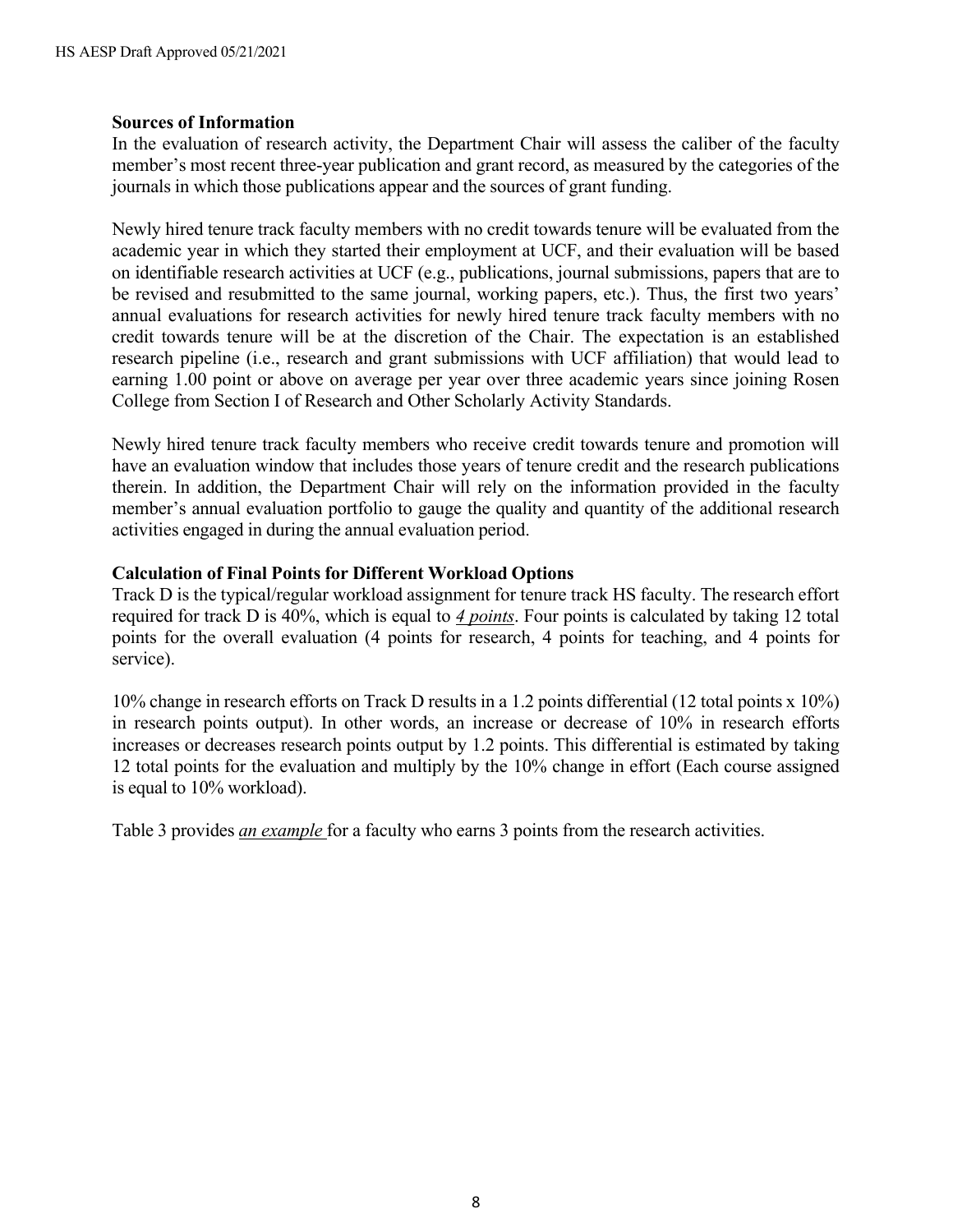|                                                                | Track<br>B | <b>Track</b><br>C | <b>Track</b><br>D | <b>Track</b><br>E | <b>Track</b><br>F | <b>Track</b><br>G | <b>Explanation</b>                                                                                                                                       |
|----------------------------------------------------------------|------------|-------------------|-------------------|-------------------|-------------------|-------------------|----------------------------------------------------------------------------------------------------------------------------------------------------------|
| Research<br><b>Effort</b>                                      | 20%        | 30%               | 40%               | 50%               | 60%               | 70%               | The "%" represents the effort in<br>research.                                                                                                            |
| <b>Maximum</b><br><b>Expected</b><br><b>Research</b><br>Output | 1.60       | 2.80              | 4.00              | 5.20              | 6.40              | 7.60              | 10% in efforts increases research<br>points output by 1.2 Points.                                                                                        |
| <b>Actual Points</b><br>Earned                                 | 3.00       | 3.00              | 3.00              | 3.00              | 3.00              | 3.00              | This is an example assuming that the<br>faculty member earned 3 points from<br>the research section.                                                     |
| <b>Standardized</b><br>% Score                                 | 188%       | 107%              | 75%               | 58%               | 47%               | 39%               | The actual points must be standardized<br>when the research effort is not $40\%$<br>with the following: Actual Points<br>Earned/Expected Research Output |
| <b>Standardized</b><br><b>Points</b>                           | 7.50       | 4.29              | 3.00              | 2.31              | 1.88              | 1.58              | When the research effort is not 40%,<br>then the standardized points are<br>calculated with the following:<br>Standardized % Score x 4                   |
| <b>Final Points</b><br>for Research                            | 1.50       | 1.29              | 1.20              | 1.15              | 1.13              | 1.11              | This number is the final point the<br>faculty will get for the AESP research<br>section. This is calculated:<br>Research Effort x Standardized Points    |

| <b>Table 3: Sample Calculation for Different Workload Options</b> |  |  |
|-------------------------------------------------------------------|--|--|
|-------------------------------------------------------------------|--|--|

For example, consider two tenured full professors. The typical workload for RCHM tenured faculty is Track D. If one professor (Dr. Teacher) is approved for Track B, this professor's expectations will change. Additional courses would be assigned, and less research output would be expected. If the second professor (Dr. Researcher) is approved for Track G, fewer courses are assigned, but higher research output is expected. In the situation detailed in Table 3, both professors published refereed journal articles in ShanghaiRanking's journal list and earned three base research points (see Table 4). When these base research points are standardized to account for the different tracks, Dr. Teacher will receive 1.50 total research evaluation points, and Dr. Research will receive 1.11 total research points. This outcome promotes fairness in the evaluation process as the standardized points are based on the various tracks' expected output. An example is also provided in the appendix to show how points can be earned and computed for evaluation purposes.

#### **HS Department Journal Lists**

Journals eligible for inclusion in the Faculty Member Annual Evaluations include those in HS Department Tier 1 and HS Department Tier 2 journal lists (i.e., Scopus Indexed Journals and Shanghai Ranking's journal list). HS Department Tier 1 journals feature those in the *SCOPUS* 1st quartile for the "Tourism, Leisure and Hospitality Management" category and Shanghai Ranking's journal list for "Hospitality and Tourism Management" category. HS Department Tier 2 journals feature those in the SCOPUS 2<sup>nd</sup> quartile for the "Tourism, Leisure and Hospitality Management" category.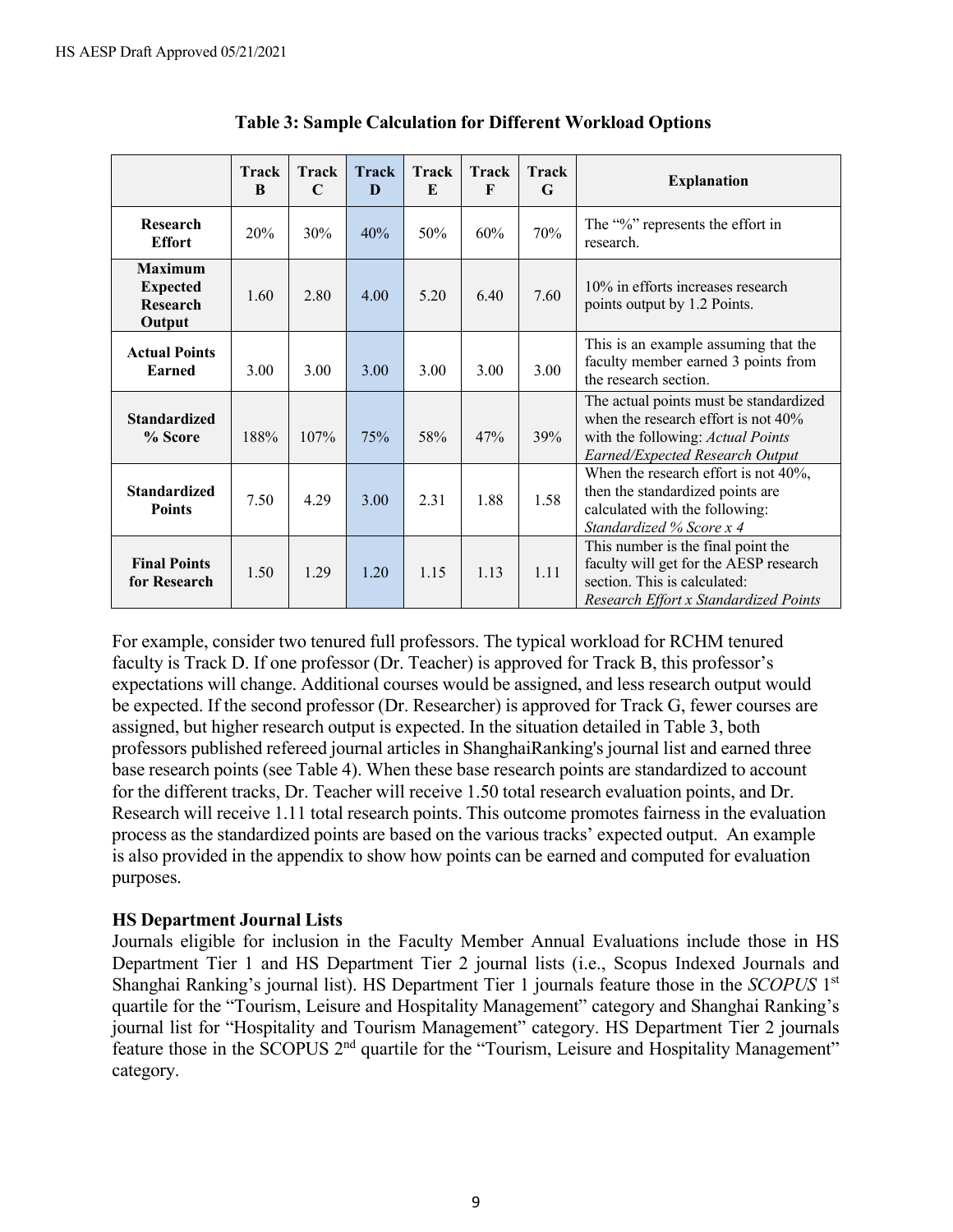Each listing will be updated annually by the Associate Dean of Research and Administration in agreement with the Dean and Department Chairs. In addition, HS Faculty can nominate two "additional" journals for inclusion in each Tier in the April Department Meeting by secret ballot. This process will be undertaken annually. If faculty publish in high-impact journals outside of Tier 1 and Tier 2, it is essential that the journals are SSCI (or their subject equivalent) and have a CiteScore at or above the minimum in Tier 1. Such publications will be considered Tier 1 publications. When a faculty member submits a manuscript to a journal and if the ranking of that journal changes after the submission, then that journal's ranking on the date of submission will be considered by the department chair.

| <b>Table 4: Research and Other Scholarly Activity Standards</b>                                                                                       |                              |  |  |  |
|-------------------------------------------------------------------------------------------------------------------------------------------------------|------------------------------|--|--|--|
|                                                                                                                                                       | <b>Base</b><br><b>Points</b> |  |  |  |
| SECTION I (past 3 academic years; based upon TLH list in SCOPUS and H&T<br>Management list in ShanghaiRanking; each article can only be counted once) |                              |  |  |  |
| Accepted and/or published refereed journal article in ShanghaiRanking's journal list                                                                  | 1.50                         |  |  |  |
| Accepted and/or published refereed journal article in SCOPUS journal list (Tier 1)                                                                    | 1.00                         |  |  |  |
| Accepted and/or published refereed journal article in SCOPUS journal list (Tier 2)                                                                    | 0.75                         |  |  |  |
| Accepted and/or published refereed journal article (per article)                                                                                      | 0.50                         |  |  |  |
| Author/co-author of a published scholarly book                                                                                                        | 1.00                         |  |  |  |
| Author of a published scholarly book chapter or case study                                                                                            | 0.50                         |  |  |  |
| Principal Investigator/Co-Investigator of external grant/contract funded (per grant, per year)                                                        |                              |  |  |  |
| <b>Below \$10,000</b>                                                                                                                                 | 1.00                         |  |  |  |
| \$10,001 to \$25,000                                                                                                                                  | 1.25                         |  |  |  |
| \$25,001 to \$50,000                                                                                                                                  | 1.50                         |  |  |  |
| $$50,001$ and above                                                                                                                                   | 2.00                         |  |  |  |
| (Contributors get 50% of the points listed above)                                                                                                     |                              |  |  |  |
| <b>SECTION II</b> (past academic year)                                                                                                                |                              |  |  |  |
| Principal Investigator/Co-Investigator external grant/contract submitted                                                                              | 0.15                         |  |  |  |
| Principal Investigator/Co-Investigator internal UCF or college grant funded (per grant)                                                               | 0.30                         |  |  |  |
| Refereed paper presentation (per presentation)                                                                                                        | 0.15                         |  |  |  |
| Refereed poster presentation (per presentation)                                                                                                       | 0.10                         |  |  |  |
| Research awards (current year only; per award)                                                                                                        |                              |  |  |  |
| Best paper/outstanding paper award from a journal (per paper)                                                                                         | 0.65                         |  |  |  |
| Best paper/outstanding paper award from a conference (per paper)                                                                                      | 0.35                         |  |  |  |
| University research award (per award)                                                                                                                 | 1.00                         |  |  |  |
| College or Departmental research award (per award)                                                                                                    | 0.65                         |  |  |  |
| External research award (Lifetime research award, etc.) (per award)                                                                                   | 1.00                         |  |  |  |
| Scholarly work cited by other scholars during the evaluation period (per citation)                                                                    | 0.03                         |  |  |  |
| Industry publication such as a report, an interview, newspaper, and magazine article                                                                  | 0.10                         |  |  |  |
| Non-funded Community Research Project (per project)                                                                                                   | 0.15                         |  |  |  |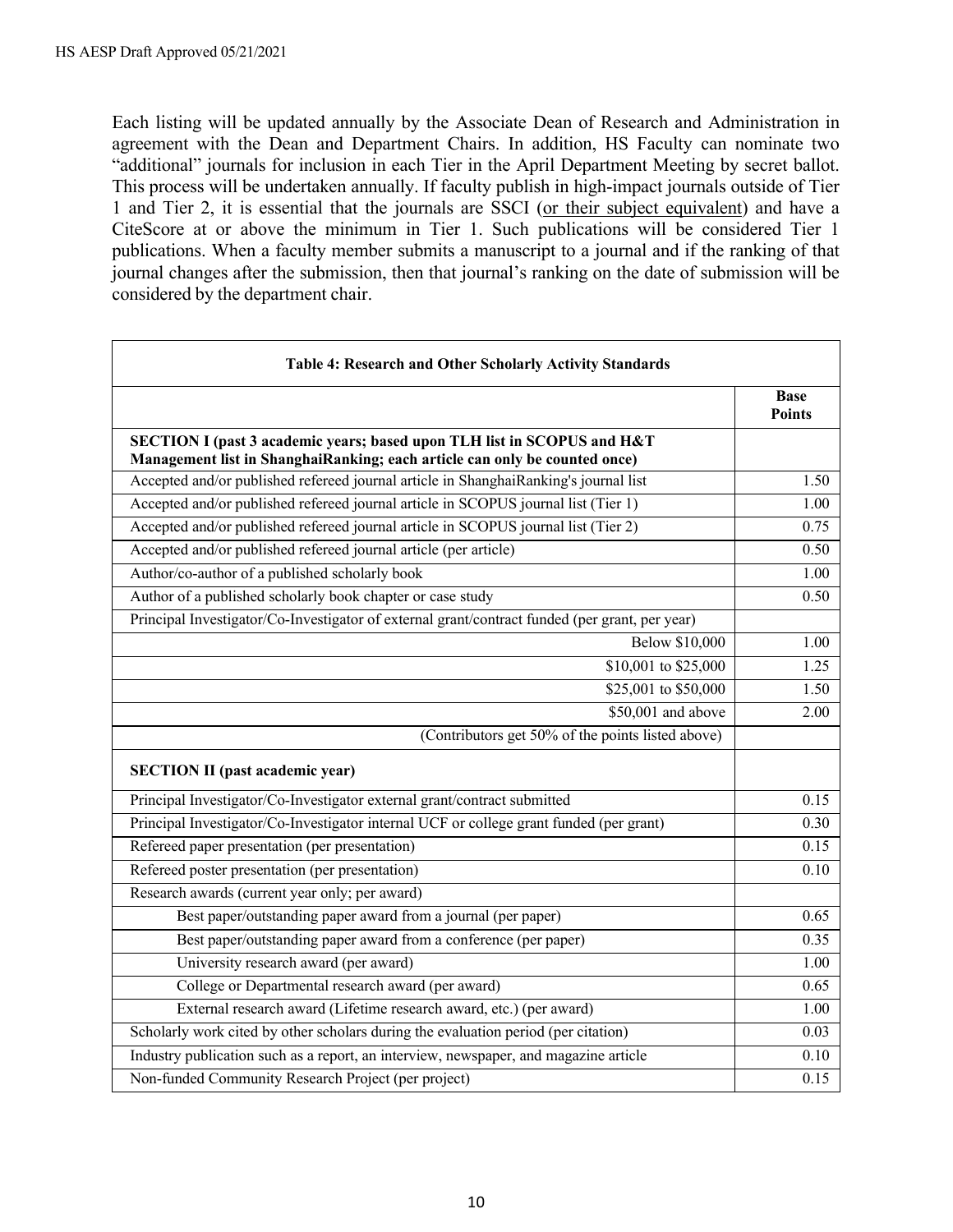*Total points allowable in this section (Research - Sections I and II)* **4.00**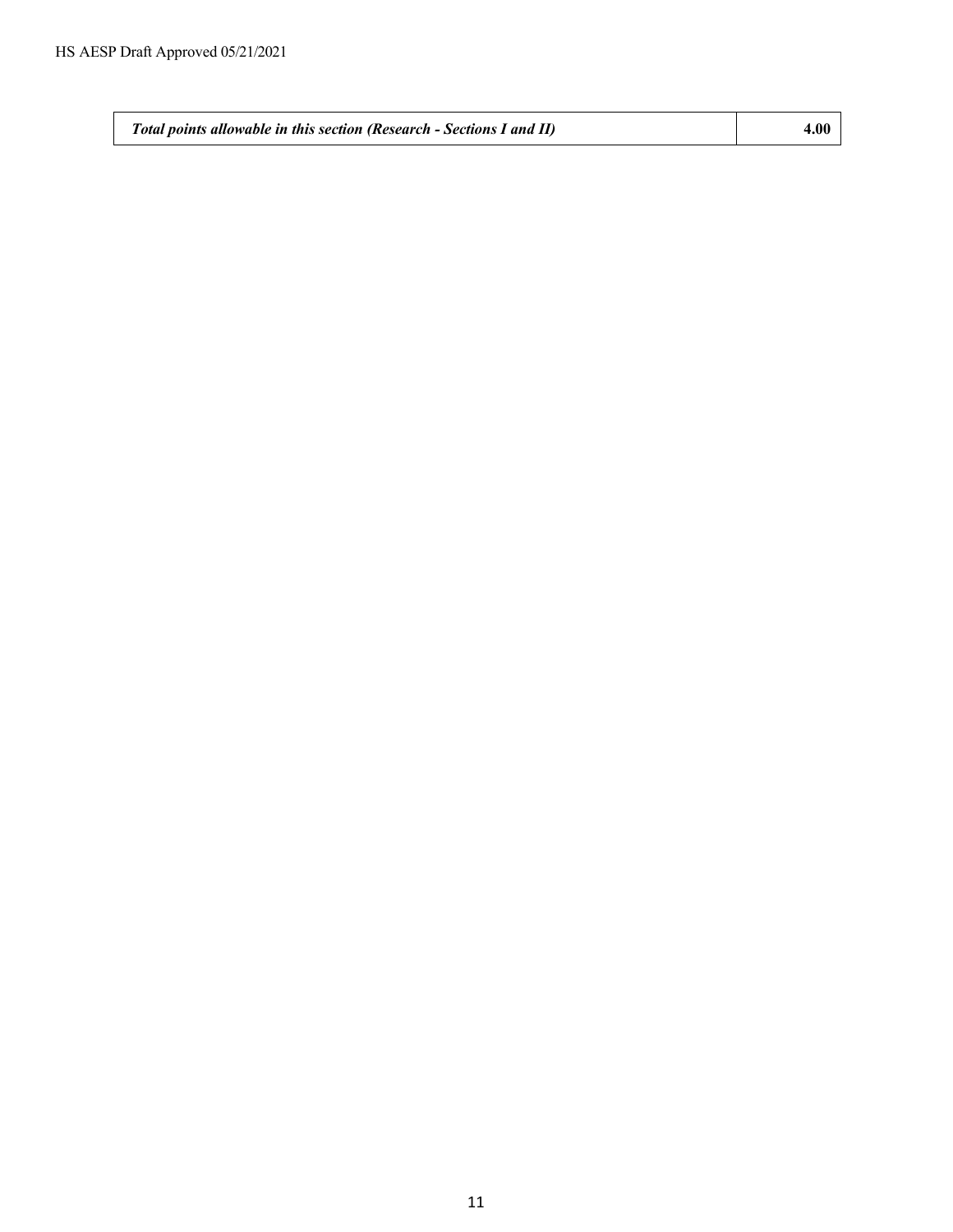#### **PART V – EVALUATION OF SERVICE**

#### **Overview**

The service component of each faculty member's assignment will be evaluated annually by the Department Chair based on the standards in Table 5. Internal, community, and industry service are the responsibilities of all faculty members. Faculty should demonstrate a willingness to support the university, college, and department through service and leadership roles. Service activities at the university should include various roles (e.g., member, chairperson) at various levels of service (e.g., department, college, university, industry, local, regional, national, and international).

Service is expected of all faculty members. However, the type and amount of service activity may vary based on an individual's professional focus. Please refer to Table 5 for the full list of service standards and their corresponding base points. The overall evaluation of service activities will be based on the following scale.

| <b>Outstanding:</b>    | The faculty member receives 3.20 to 4.00 points in total.                     |
|------------------------|-------------------------------------------------------------------------------|
|                        | Above Satisfactory: The faculty member receives 2.80 to 3.19 points in total. |
| Satisfactory:          | The faculty member receives 2.40 to 2.79 points in total.                     |
| <b>Conditional:</b>    | The faculty member receives 2.00 to 2.39 points in total.                     |
| <b>Unsatisfactory:</b> | The faculty member receives 0.00 to 1.99 points in total.                     |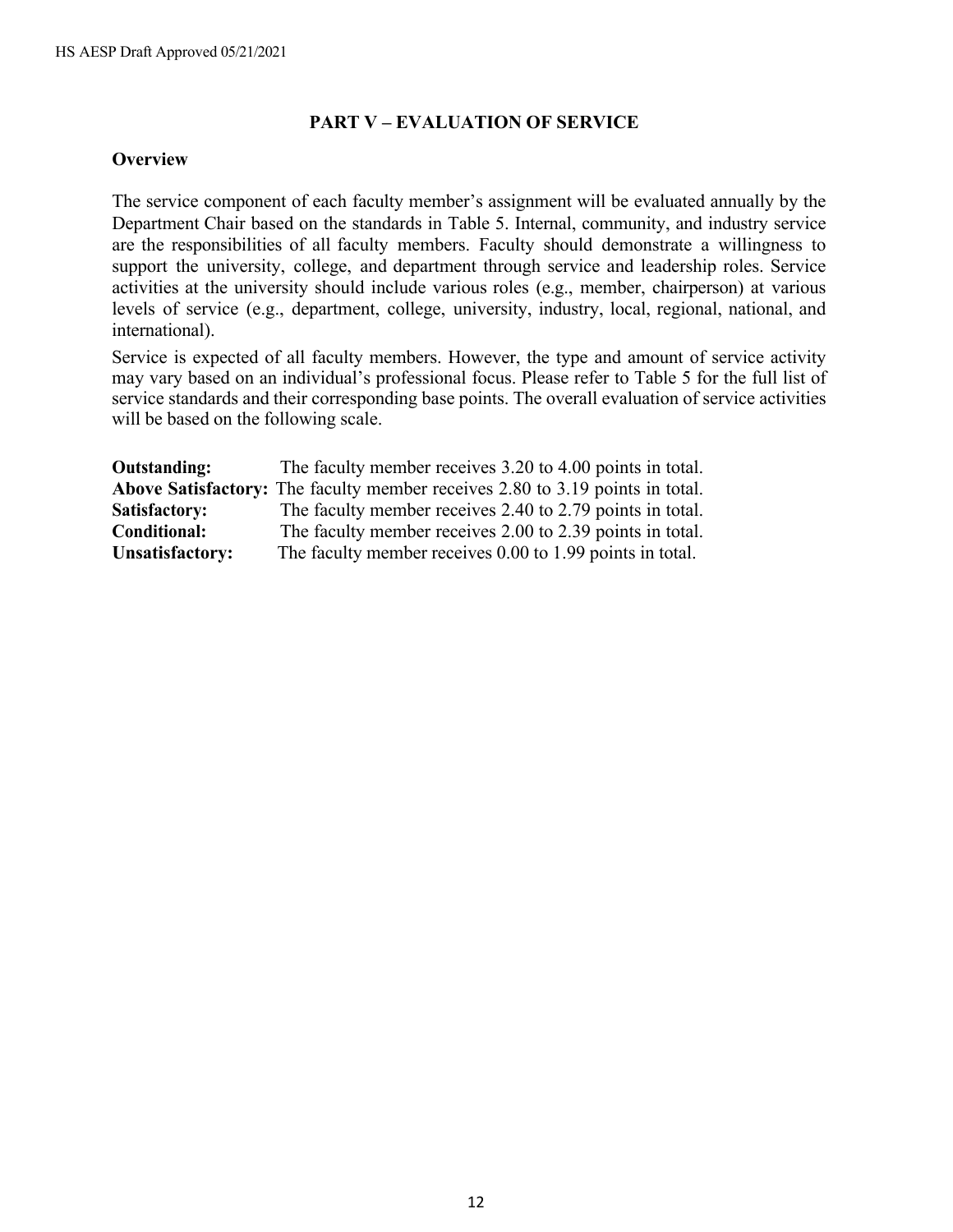| Table 5: Service Standards (active participation during the year)                                               |                              |  |  |  |
|-----------------------------------------------------------------------------------------------------------------|------------------------------|--|--|--|
|                                                                                                                 | <b>Base</b><br><b>Points</b> |  |  |  |
| <b>University and College Service and Awards</b>                                                                |                              |  |  |  |
| (per committee, organization, award, or event)                                                                  |                              |  |  |  |
| University Committee Leadership (i.e., P&T committee chair)                                                     | 1.30                         |  |  |  |
| University Committee Member                                                                                     | 0.65                         |  |  |  |
| College Committee Leadership                                                                                    | 1.00                         |  |  |  |
| <b>College Committee Member</b>                                                                                 | 0.50                         |  |  |  |
| Department Committee Leadership                                                                                 | 0.65                         |  |  |  |
| Department Committee Member                                                                                     | 0.30                         |  |  |  |
| Voluntary university/college service activities/events - (student events and gala dinners)                      | 0.30                         |  |  |  |
| Graduation ceremony (per event)                                                                                 | 0.10                         |  |  |  |
| Faculty advising of student organization (per organization)                                                     | 0.30                         |  |  |  |
|                                                                                                                 |                              |  |  |  |
| <b>Industry and Community Service and Awards</b>                                                                |                              |  |  |  |
| (per committee, organization, activity, or event)                                                               |                              |  |  |  |
| Academic, Industry, or Community Association/Organization Leadership/Keynote speech                             | 0.65                         |  |  |  |
| Academic, Industry, or Community Association/Organization Member/Panel/Advisory Board                           | 0.30                         |  |  |  |
| Active participation in an industry/community event                                                             | 0.65                         |  |  |  |
| Industry/Community Service/Scholarship Awards                                                                   | 0.65                         |  |  |  |
| Industry print or electronic media report, newspaper/magazine article, blog                                     | 0.15                         |  |  |  |
| (per each report/article) (max .60 pts. per year)                                                               |                              |  |  |  |
|                                                                                                                 |                              |  |  |  |
| <b>Service to the Academic Profession</b>                                                                       |                              |  |  |  |
| (per committee, organization, activity, or event)<br>Editor of a book of academic papers/conference proceedings | 0.65                         |  |  |  |
| Editor of an academic journal (per issue - maximum 2 points)                                                    | 0.65                         |  |  |  |
| Guest Editor/Associate Editor of a Special Issue for an academic journal (per issue)                            | 0.65                         |  |  |  |
| Editorial Board Member or Associate Editor of an academic journal                                               | 0.30                         |  |  |  |
| (per journal – maximum .60 points)                                                                              |                              |  |  |  |
| Ad-hoc reviewer for an academic journal (per journal – maximum .60 points)                                      | 0.15                         |  |  |  |
| Chair/Co-Chair of national/international research/academic/industry conference                                  | 0.65                         |  |  |  |
| Conference Committee Member (per conference – maximum .30 point)                                                | 0.15                         |  |  |  |
| Reviewer for a Conference (per conference - maximum .30 point)                                                  | 0.15                         |  |  |  |
| Note: Committees must be active and meet at least once each semester, business minutes required                 |                              |  |  |  |
| <b>Total points allowable in this section (Service)</b>                                                         | 4.00                         |  |  |  |

# **Other University Duties**

Other university duties are evaluated based on contractual arrangements between the faculty member, the Chair, and the Dean. This item is uncommon for regular faculty members and will be determined case by case based on the extent of the faculty member's fulfillment of the contractual arrangements.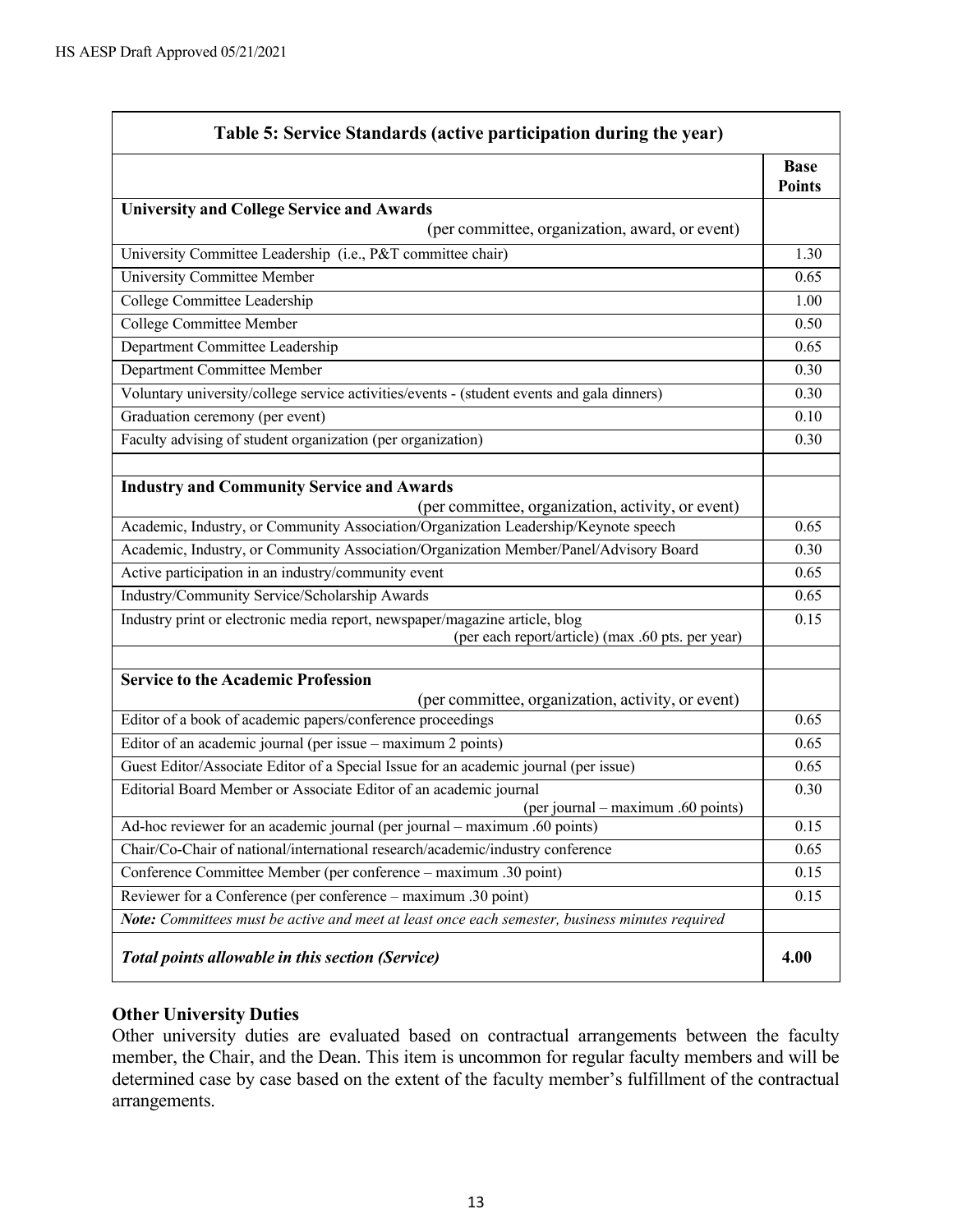#### **APPENDIX 1**

#### **Workload Assignment Procedures and Criteria**

#### *Criteria*

- 1. Track D is the typical/regular workload assignment for tenure track HS faculty, and Track A is the typical/regular workload assignment for lecturers/instructors. When a faculty request a different workload assignment, the Department Chair, in consultation with the Dean, will determine the appropriateness of the requested workload assignment.
- 2. The determination will be based upon the relationship between the requested assignment and the college's mission and goals, the needs, the resources, the professional development, the faculty member's past performance, and the proposed action plan of the faculty. The expected outcome (i.e., minimum requirement) for the requested workload assignment will be discussed and agreed upon by the department chair, the Dean, and the faculty and it will be based upon the actual workload for a regular 9-month annual contract.

#### *Procedures*

- 1. Every third year, each faculty member will be required to submit an updated Faculty Workload Assignment Application (number of courses within the track range) that will last for a period of three years. This application must be made by November 1 of the year preceding the Fall semester, in which the new workload assignment is to begin. If the faculty does not submit a new Faculty Workload Assignment Application, their previous year's assignment will carry forward. Faculty who have changed their workload assignment in the midst of a three-year assignment cycle (as provided for in item 4 below) will commence their cycle at the next track assignment submission date.
- 2. After a review of the application, the Chair, in consultation with the Dean, will make the final decision on the track assignment. The Chair will notify the faculty member prior to finalizing the faculty member's assignment. If a faculty member is assigned to a track other than the track for which application was made, upon receiving that faculty member's written request, the Chair will have a meeting with the faculty member regarding the approved assignment.
- 3. The department chair, in consultation with the Dean, and the faculty member, will decide on the distribution of courses between the fall and spring semesters. For example, a faculty member assigned to track F (3 courses per year) could teach a 1-2 load or a 2-1 load. In making this allocation, the Chair will balance the faculty member's research and teaching goals with department teaching needs and objectives.
- 4. A faculty member may request reassignment to a different workload track during the course of a three-year assignment period. This request can be made by submitting a new Faculty Workload Assignment Application to the Chair by November 1 of the year preceding the Fall semester in which the proposed new workload assignment would begin. The process for reviewing and responding to the application will be the same as the process described in item 2 above. The Dean must approve all changes in workload assignments.
- 5. Faculty may file a grievance against workload assignments according to the most current UCF-UFF CBA.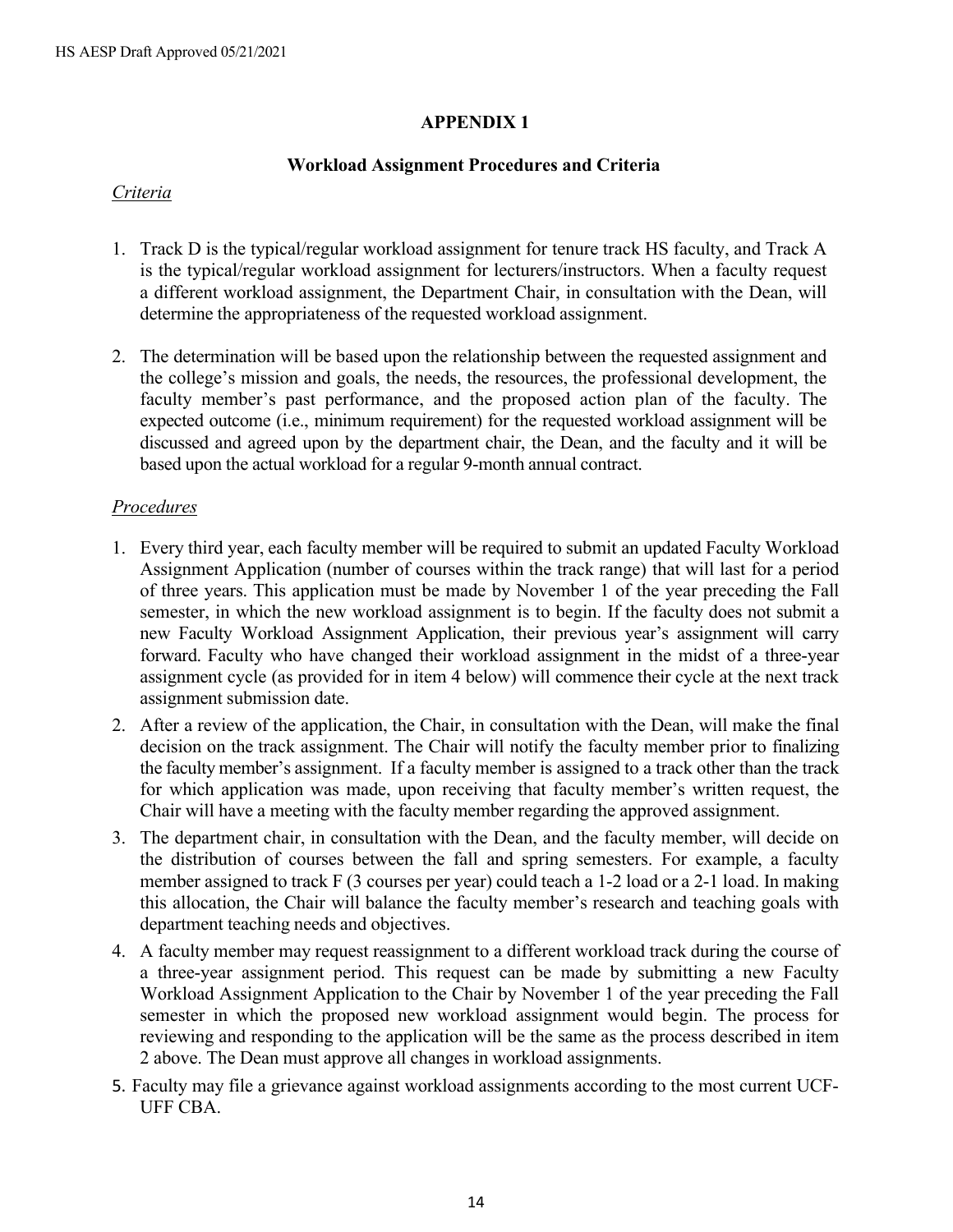#### **APPENDIX 2**

# **An Example of How a Track D (50% teaching, 40% research, and 10% services) Professor Uses the Rating System to Attain a Satisfactory Rating in Teaching, an Outstanding Rating in Research, and an Above Satisfactory Rating in Services, Respectively.**

For illustration purposes, the professor's points earned are included under the rightmost column named Points Earned. Based on the rating points earned from the three areas below and the weights from Table 1 and Table 3 for Track D, this faculty member will have an overall rating of Satisfactory because 3.2\*.4+2.4\*.5+2.8\*.1=2.76.

The following example shows how such a faculty can earn a satisfactory rating in Teaching (Points Earned >=2.4)

| <b>Table 2: Teaching Standards</b>                                                                                       |                              |                                |  |  |
|--------------------------------------------------------------------------------------------------------------------------|------------------------------|--------------------------------|--|--|
| <b>Teaching Standards</b>                                                                                                | <b>Base</b><br><b>Points</b> | <b>Points</b><br><b>Earned</b> |  |  |
| Annual Average of Student Perceptions of Instruction (SPI) Evaluations                                                   |                              |                                |  |  |
| The overall effectiveness of the instructor score must be used for each class when<br>calculating the overall SPI score. |                              |                                |  |  |
| 4.00-5.00                                                                                                                | 1.65                         |                                |  |  |
| $3.75 - 3.99$                                                                                                            | 1.30                         |                                |  |  |
| 3.25-3.74                                                                                                                | 1.00                         | 1                              |  |  |
| 2.75-3.24                                                                                                                | 0.65                         |                                |  |  |
| Chair of thesis/dissertation committee per student (max 1.0 points per year)                                             | 0.50                         |                                |  |  |
| Member of thesis/dissertation committee per student (max .60 points per year)                                            | 0.30                         |                                |  |  |
| Chair of undergraduate honors thesis per student (max .60 points per year)                                               | 0.30                         |                                |  |  |
| Member of undergraduate honors thesis per student (max .30 points per year)                                              | 0.15                         |                                |  |  |
| New course preparation (per class; never taught before)                                                                  | 0.30                         |                                |  |  |
| Course supervisor/mentor/leader (mentoring new instructor, etc.; per course max .60 points                               | 0.15                         |                                |  |  |
| per year)                                                                                                                |                              |                                |  |  |
| Large class size (graduate - per class) 25+ students                                                                     | 0.15                         | .15                            |  |  |
| Large class size (undergraduate - per class) 75+ students                                                                | 0.15                         | .30                            |  |  |
| Coordination of College event (i.e., Conference, Career Fair)                                                            | 0.30                         |                                |  |  |
| Peer observation of teaching (giving/receiving formal written feedback) (max 0.10 points<br>per year)                    | 0.05                         |                                |  |  |
| Efforts leading to the development of a degree program/certificate program (with written<br>evidence)                    | 0.30                         |                                |  |  |
| University recognized class designation with objective evidence (per class) (max 0.50<br>points per year)                | 0.10                         |                                |  |  |
| Clear evidence of updates to courses, including syllabi and content (per class)<br>(max .60 points per year)             | 0.15                         | .45                            |  |  |
| Multiple types (at least 4) of learning assessments used per class (max .60 points per year)                             | 0.15                         | .15                            |  |  |
| Employment of different teaching methodologies across per class (max .60 points per year)                                | 0.15                         | .15                            |  |  |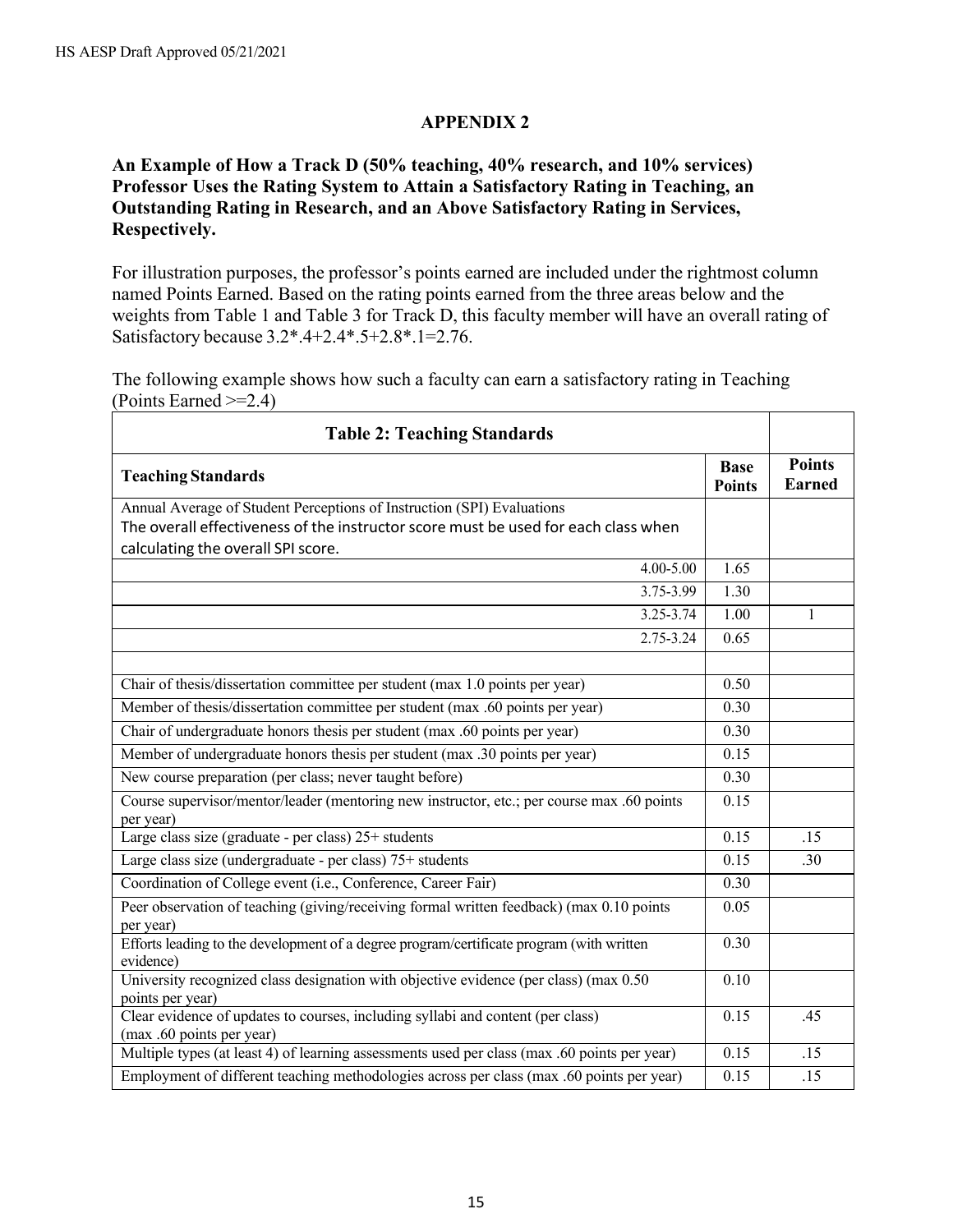| Student Mentoring (Works with at least 1 RAMP, LEAD Scholar, or Honor student) (per<br>student)                                                  | 0.15 |     |
|--------------------------------------------------------------------------------------------------------------------------------------------------|------|-----|
| Department/College approved independent study (per student up to 2 students)                                                                     | 0.15 |     |
| Active participation/presentation at a teaching and learning conference/workshop (per<br>event)                                                  | 0.15 | .15 |
| Special teaching and curriculum development assignments outside the Rosen College                                                                | 0.30 |     |
| Teaching Award (Current academic year only)                                                                                                      |      |     |
| External Teaching award from International Council on Hotel, Restaurant, and<br>Institutional Education (ICHRIE) or other respected institutions | 1.00 |     |
| University Teaching Award                                                                                                                        | 1.00 |     |
| College or Departmental Teaching Award                                                                                                           | 0.65 |     |
| <b>Student Association Teaching Award</b>                                                                                                        | 0.30 |     |
| <b>Total Points allowable in this section (Teaching)</b>                                                                                         | 4.00 | 2.4 |

The following example shows how such a faculty can earn an outstanding rating in Research (Points Earned >=3.2)

| Table 4: Research and Other Scholarly Activity Standards                                                                                                 |                              |                                |
|----------------------------------------------------------------------------------------------------------------------------------------------------------|------------------------------|--------------------------------|
|                                                                                                                                                          | <b>Base</b><br><b>Points</b> | <b>Points</b><br><b>Earned</b> |
| SECTION I (past 3 academic years; based upon TLH list in SCOPUS and<br>H&T Management list in ShanghaiRanking; each article can only be counted<br>once) |                              |                                |
| Accepted and/or published refereed journal article in ShanghaiRanking's journal<br>list                                                                  | 1.50                         | 1.5                            |
| Accepted and/or published refereed journal article in SCOPUS journal list (Tier 1)                                                                       | 1.00                         |                                |
| Accepted and/or published refereed journal article in SCOPUS journal list (Tier 2)                                                                       | 0.75                         |                                |
| Accepted and/or published refereed journal article (per article)                                                                                         | 0.50                         | $.5\,$                         |
| Author/co-author of a published scholarly book                                                                                                           | 1.00                         |                                |
| Author of a published scholarly book chapter or case study                                                                                               | 0.50                         |                                |
| Principal Investigator/Co-Investigator of external grant/contract funded (per grant,<br>per year)                                                        |                              |                                |
| <b>Below \$10,000</b>                                                                                                                                    | 1.00                         |                                |
| \$10,001 to \$25,000                                                                                                                                     | 1.25                         |                                |
| \$25,001 to \$50,000                                                                                                                                     | 1.50                         |                                |
| $$50,001$ and above                                                                                                                                      | 2.00                         |                                |
| (Contributors get 50% of the points listed above)                                                                                                        |                              |                                |
| <b>SECTION II</b> (past academic year)                                                                                                                   |                              |                                |
| Principal Investigator/Co-Investigator external grant/contract submitted                                                                                 | 0.15                         | .15                            |
| Principal Investigator/Co-Investigator internal UCF or college grant funded (per<br>grant)                                                               | 0.30                         | .30                            |
| Refereed paper presentation (per presentation)                                                                                                           | 0.15                         | .15                            |
| Refereed poster presentation (per presentation)                                                                                                          | 0.10                         | .10                            |
| Research awards (current year only; per award)                                                                                                           |                              |                                |
| Best paper/outstanding paper award from a journal (per paper)                                                                                            | 0.65                         |                                |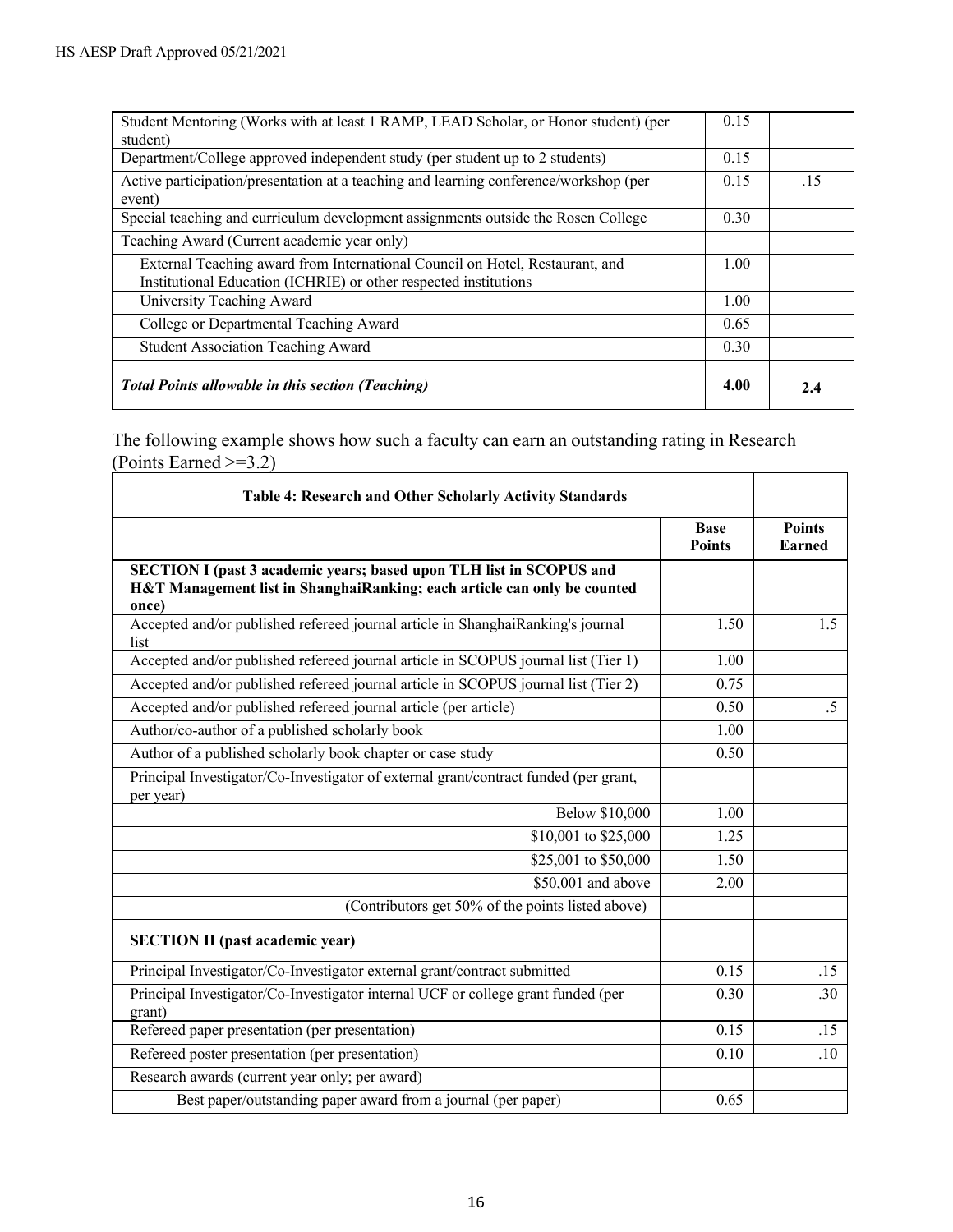| Best paper/outstanding paper award from a conference (per paper)                        | 0.35 |     |
|-----------------------------------------------------------------------------------------|------|-----|
| University research award (per award)                                                   | 1.00 |     |
| College or Departmental research award (per award)                                      | 0.65 |     |
| External research award (Lifetime research award, etc.) (per award)                     | 1.00 |     |
| Scholarly work cited by other scholars during the evaluation period (per citation)      | 0.03 |     |
| Industry publication such as a report, an interview, newspaper, and magazine<br>article | 0.10 |     |
| Non-funded Community Research Project (per project)                                     | 0.15 |     |
| Total points allowable in this section (Research - Sections I and II)                   | 4.00 | 3.2 |

The following example shows how such a faculty can earn an above satisfactory rating in Services (Points Earned >= 2.8)

| Table 5: Service Standards (active participation during the year)                                                                |                              |                         |
|----------------------------------------------------------------------------------------------------------------------------------|------------------------------|-------------------------|
|                                                                                                                                  | <b>Base</b><br><b>Points</b> | <b>Points</b><br>earned |
| <b>University and College Service and Awards</b>                                                                                 |                              |                         |
| (per committee, organization, award, or event)                                                                                   |                              |                         |
| University Committee Leadership (i.e., P&T committee chair)                                                                      | 1.30                         |                         |
| <b>University Committee Member</b>                                                                                               | 0.65                         | .65                     |
| College Committee Leadership                                                                                                     | 1.00                         |                         |
| <b>College Committee Member</b>                                                                                                  | 0.50                         |                         |
| Department Committee Leadership                                                                                                  | 0.65                         | .65                     |
| Department Committee Member                                                                                                      | 0.30                         | $\cdot$ 3               |
| Voluntary university/college service activities/events - (student events and gala dinners)                                       | 0.30                         |                         |
| Graduation ceremony (per event)                                                                                                  | 0.10                         | $\cdot$                 |
| Faculty advising of student organization (per organization)                                                                      | 0.30                         |                         |
|                                                                                                                                  |                              |                         |
| <b>Industry and Community Service and Awards</b>                                                                                 |                              |                         |
| (per committee, organization, activity, or<br>event)                                                                             |                              |                         |
| Academic, Industry, or Community Association/Organization Leadership/Keynote speech                                              | 0.65                         |                         |
| Academic, Industry, or Community Association/Organization Member/Panel/Advisory<br>Board                                         | 0.30                         |                         |
| Active participation in an industry/community event                                                                              | 0.65                         | .65                     |
| Industry/Community Service/Scholarship Awards                                                                                    | 0.65                         |                         |
| Industry print or electronic media report, newspaper/magazine article, blog<br>(per each report/article) (max .60 pts. per year) | 0.15                         | .15                     |
|                                                                                                                                  |                              |                         |
| <b>Service to the Academic Profession</b>                                                                                        |                              |                         |
| (per committee, organization, activity, or event)                                                                                |                              |                         |
| Editor of a book of academic papers/conference proceedings                                                                       | 0.65                         |                         |
| Editor of an academic journal (per issue - maximum 2 points)                                                                     | 0.65                         |                         |
| Guest Editor/Associate Editor of a Special Issue for an academic journal (per issue)                                             | 0.65                         |                         |
| Editorial Board Member or Associate Editor of an academic journal                                                                | 0.30                         |                         |